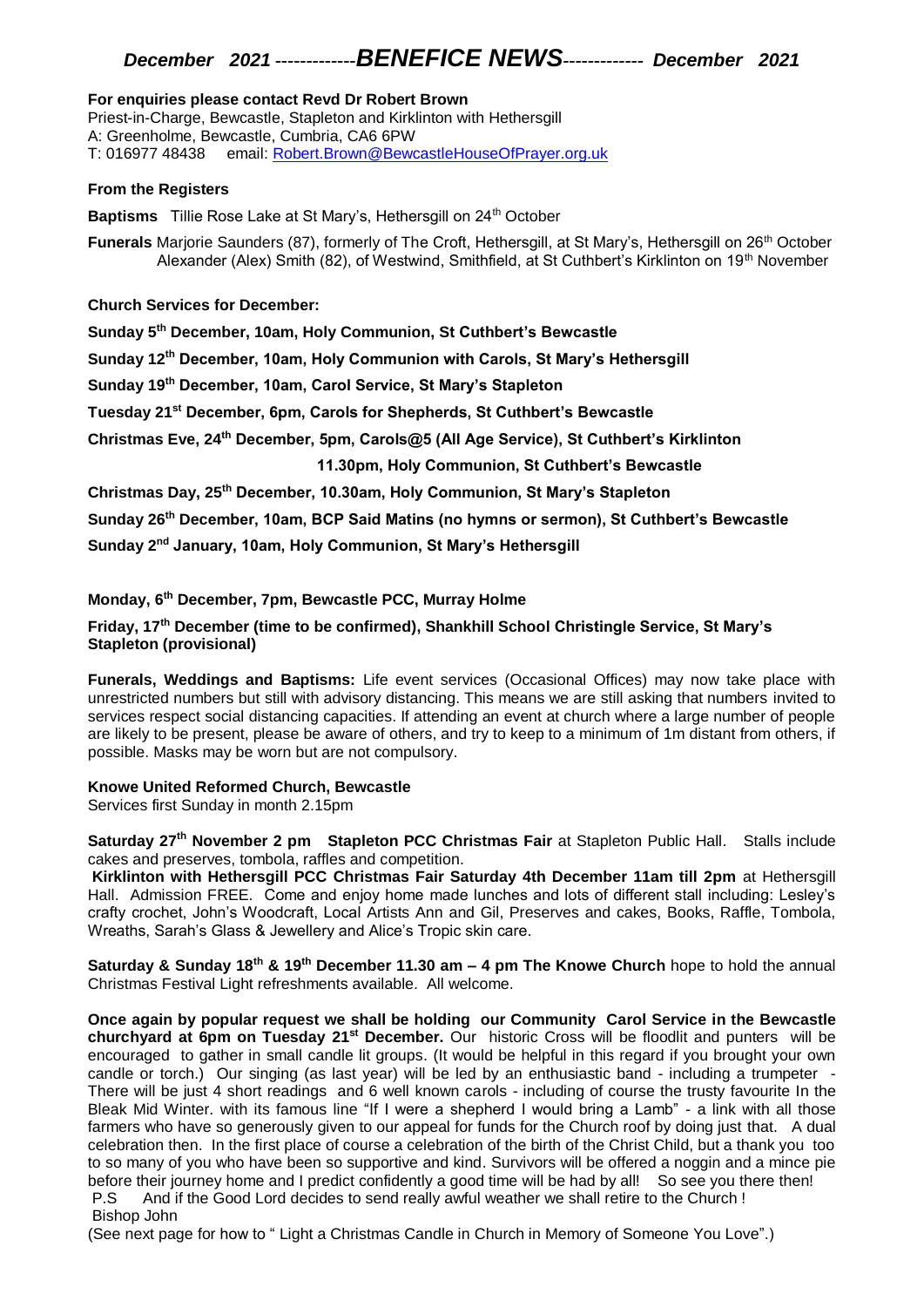# *December 2021----------BENEFICE NEWS-----------December 2021*

#### Dear Friends,

And so we come once again to the winter solstice and the turning of the year. It's been another difficult year, hasn't it, as we have slowly and gingerly emerged from COVID lockdown. Some of us have ventured out towards participating in church and community for the first time in the last month, while others have been more or less back to normal since the summer. But at least the summer was kind to us here, although climate change impacts meant other parts of the world faced a catastrophic summer. One thinks of the fatal temperatures in the upper 40s recorded in both western Canada and Siberia of all places; devastating wildfires in California and southern Europe; people killed, towns destroyed and vast areas under water in the floods in central Europe. It seems none of this was sufficient to persuade the leaders of the polluting nations to take the issue seriously at the recent COP26 summit. It does make one wonder what it would take. So it's up to us to do our part, even if what we do won't change the numbers in the climate equations. Each little bit that each of us does to change our lifestyle, and reduce the amount of non-renewable energy we consume, can add up. And it may also encourage someone else to have a go as well.

Ten years ago, when we first moved into Greenholme, we started planting some 3,000 young willow and poplar saplings along the borders and fence-lines of our land. We chose willow because it is fast growing, makes good firewood, and is one of the most ecologically beneficial trees, hosting more varieties of insect than any other British tree apart from oak. The insects, in turn, support more bird life, leading to an overall increase in biodiversity. The bark and leaves of willow are also beneficial to stock as they contain salicylic acid, the main active ingredient in aspirin, which is named after the Roman word for willow, 'Salix', (that possibly derives from an earlier Celtic name), and its common names, saff, saugh, sallow and sally. In fact, in New Zealand farmers are encouraged to grow large willow plantations as cheap, drought-resilient fodder for their stock. Of course, willow has so many other uses, including basket-weaving, coppicing, hedging, rope-making, drawing-charcoal, living sculptures etc. It must be one of the most versatile of indigenous plants. For us, the idea was to grow renewable firewood with a three-year coppice rotation, where we harvest one third of the willow every three years, and three years later it has grown back again. Ha! Maybe down south! It has taken about 8 years for our willow to reach a 2.5-3in diameter main trunk. But last winter, between February and March we started harvesting by coppicing the main trunks, cutting into 4-6ft lengths, and placing the freshly-cut willow in the sheep field for a week or two. The sheep greedily stripped all the bark off for us, and we then cut the branches to the required length for our woodburner, and stacked in the outside woodstore to dry for the next 7-8 months, which they do very efficiently with the bark removed. Now we are being warmed by them, courtesy of our sheep, the rain, and a bit of hard work!

There is something very comforting about sitting in front of a roaring log fire on a cold, mid-winter's night, with the wind howling outside and the rain lashing against the windows (poor sheep, though). And as the festive season draws closer we prepare for the great family celebrations of shared meals and mirth around the fire! Living in the country, we aren't subjected to the constant bombardment of marketing hype of the high streets, although the television and online shopping adverts are all there. But the animals still need feeding and mucking out every day, the sheep still need the daily rounds and fresh hay. The routine of country life carries on without making a fuss, and the animals are totally oblivious to our seasonal preparations.

It was the same when Jesus was born at the back of the country inn, with cattle softly snorting condensation as they slowly munched the hay, and the donkeys quietly watching a young mother with her newly born baby, blood still on the straw. The mystery of Christmas on a cold winter's night, down a back alley in the midst of a noisy, bustling town. God born as one of us, almost unnoticed. Almost.

Let us be the ones to notice him, outside on a wild Christmas night, and welcome him into our warm firesides, where he breaks bread with us, and invites us to share his birthday with him.

Have a very Happy Christmas.

Your friend and priest,

Robert